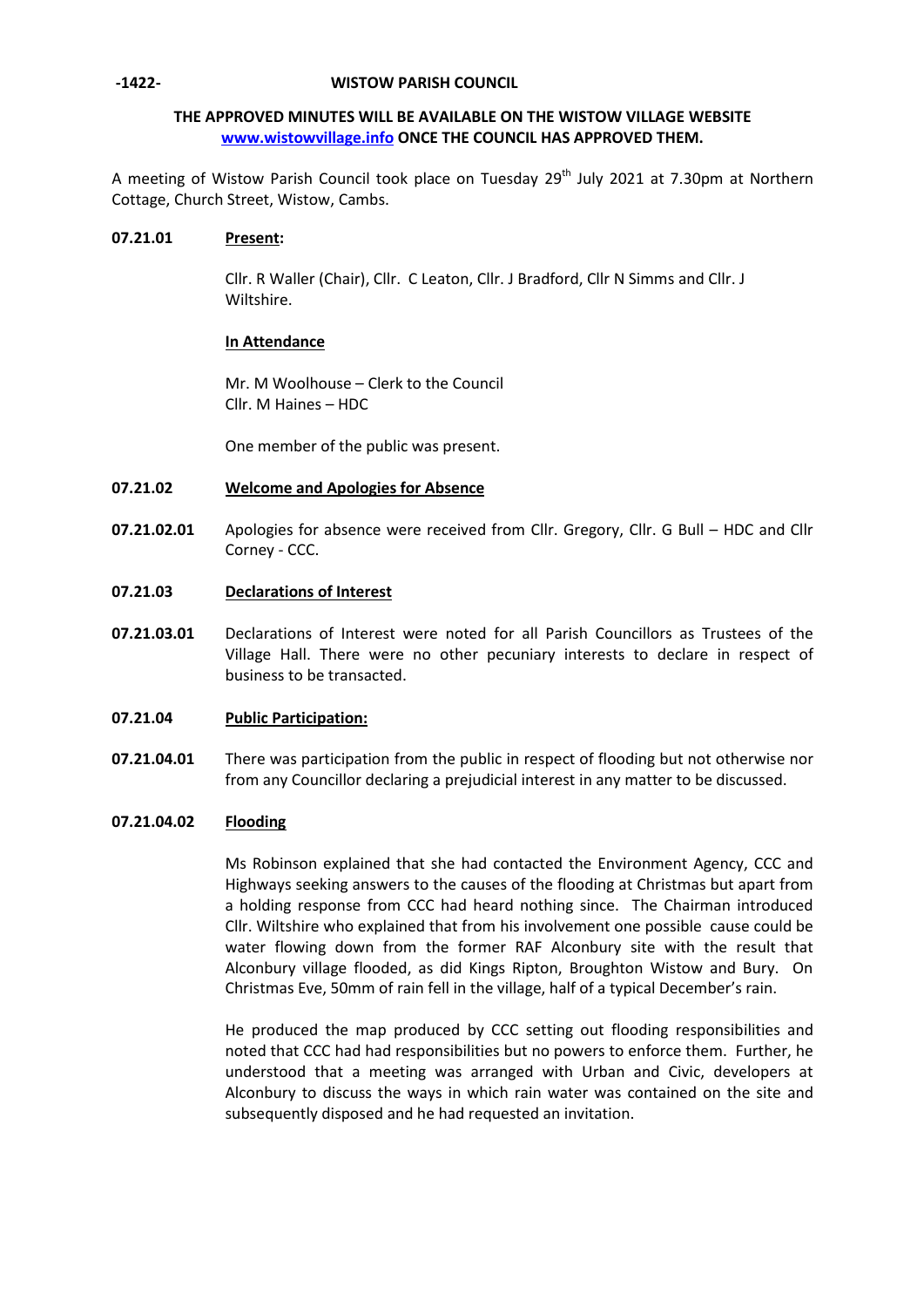Cllr Wilshire then considered the disposal of rain water and noted that CCC was responsible for the culvert under Bridge Street, adjacent to the bridge, and it was very likely that Wistow owned and was responsible for the ditch near the Anglian Water pumping station up to Bury Brook. The Environment Agency was responsible for Bury Brook between Kings Ripton and Bury but had not inspected or dredged the brook for many years.

Cllr. Haines commented that Cllr. Corney had confirmed the meeting with Urban and Civic would take place and that the HDC report into the December floods had been added to the HDC website.

Ms Robinson asked what further steps could she take and was informed that there were limited options but to maintain pressure on CCC and HDC.

Ms Robinson left the meeting

#### **07.21.05 Approval of minutes of meeting held on 29 th June 2021**

- **07.21.05.01** The minutes had been circulated prior to the meeting and **it was resolved unanimously that the minutes be and are approved and that they be signed by the Chair of the Meeting.**
- **07.21.06 County and District Councillor reports**
- **07.21.06.01** Cllr. M Haines – HDC.

Cllr. Haines reported that he had nothing to add in addition to the discussion regarding flooding and which was relevant to Wistow but on behalf of Cllr. Corney reiterated that the meeting with Urban and Civic had been confirmed.

#### **07.21.07 Matters Arising or carried forward from previous meetings**

**07.21.07.01** Street lighting

> The Clerk reported that the invoice was still outstanding for the works introducing LED lamps.

### **07.21.07.02** 2 2<sup>nd</sup> Defibrillator

Cllr. Simms reported that he would chase the supplier for a pro forma invoice.

- **07.21.08 Planning**
- **07.21.08.01** Applications

Save for consultation on Neighbourhood Plans not relevant to Wistow there were no new applications to consider.

### **-1423-**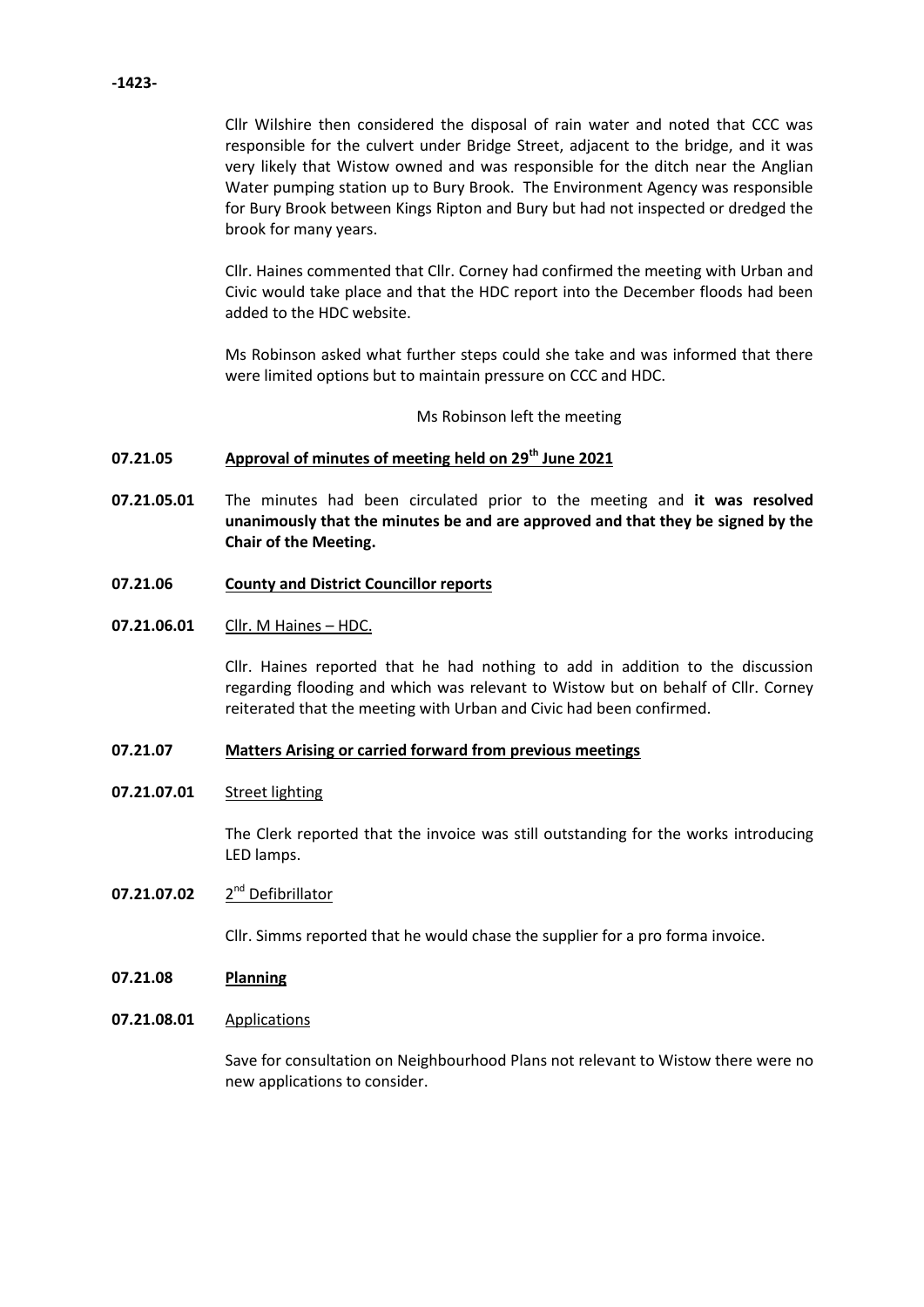### **-1424-**

## **07.21.08.02** Bance Court

The Meeting noted changes to the nearly finished development including the removal of affordable housing and the introduction of larger garden areas for the plots.

**07.21.09.01** The meeting approved the accounts for payment: 27<sup>th</sup> July 2021.

| Date       | <b>Ref No</b> | Pavee           | <b>Description</b>           | Amount £ |
|------------|---------------|-----------------|------------------------------|----------|
| 27/07/2021 | 47            | Mr. M Woolhouse | Net salary and expenses      | 231.59   |
| 27/07/2021 | 48            | Mr. R Jackson   | Grass tree and hedge cutting | 1300.00  |

The Clerk explained that the invoices from Mr. Jackson received after the Agenda had been issued included three routine cuts as well as £200 approved in relation to the playground hedge trim and £50 approved for tree pruning on the village green.

| 07.21.09.02 | The meeting noted bank charges for the month | 15.00 |
|-------------|----------------------------------------------|-------|
|-------------|----------------------------------------------|-------|

**07.21.09.03** Income and Expenditure Account

The Meeting noted the income and expenditure account for July 2021.

**07.21.09.04** Bank Reconciliation

The Meeting noted the bank reconciliation for July 2021.

**07.21.09.05** Bank Balances

The Meeting noted account balances as at 23<sup>rd</sup> July2021.

**07.21.09.06** Banking

The Clerk reported that local parish councils favoured Unity or Co-op Banks and agreed to bring a firm proposal to the next meeting. Bury Council used Unity Bank.

**07.21.09.07** Churchyard grass cutting

It was agreed to invoice the PCC, £500.00 the same as last year plus water charges.

- **07.21.10 Traffic, Highways & Road Safety.**
- **07.21.10.01** The meeting noted the previously circulated correspondence and the highways issues dealt with below.
- **07.21.10.02** Local Highways Initiative

Cllr. Simms referred to correspondence from CCC, circulated by the Clerk, inviting bids for local projects and felt that a scheme could control vehicle speeds on the approaches to the village, such as introduced in Pidley and Cllr. Haines commented that CCC will introduce schemes of which they approve and not necessarily ones that villages seek. The Clerk agreed to contact Kings Ripton Council to obtain details of the speed sensors introduced there.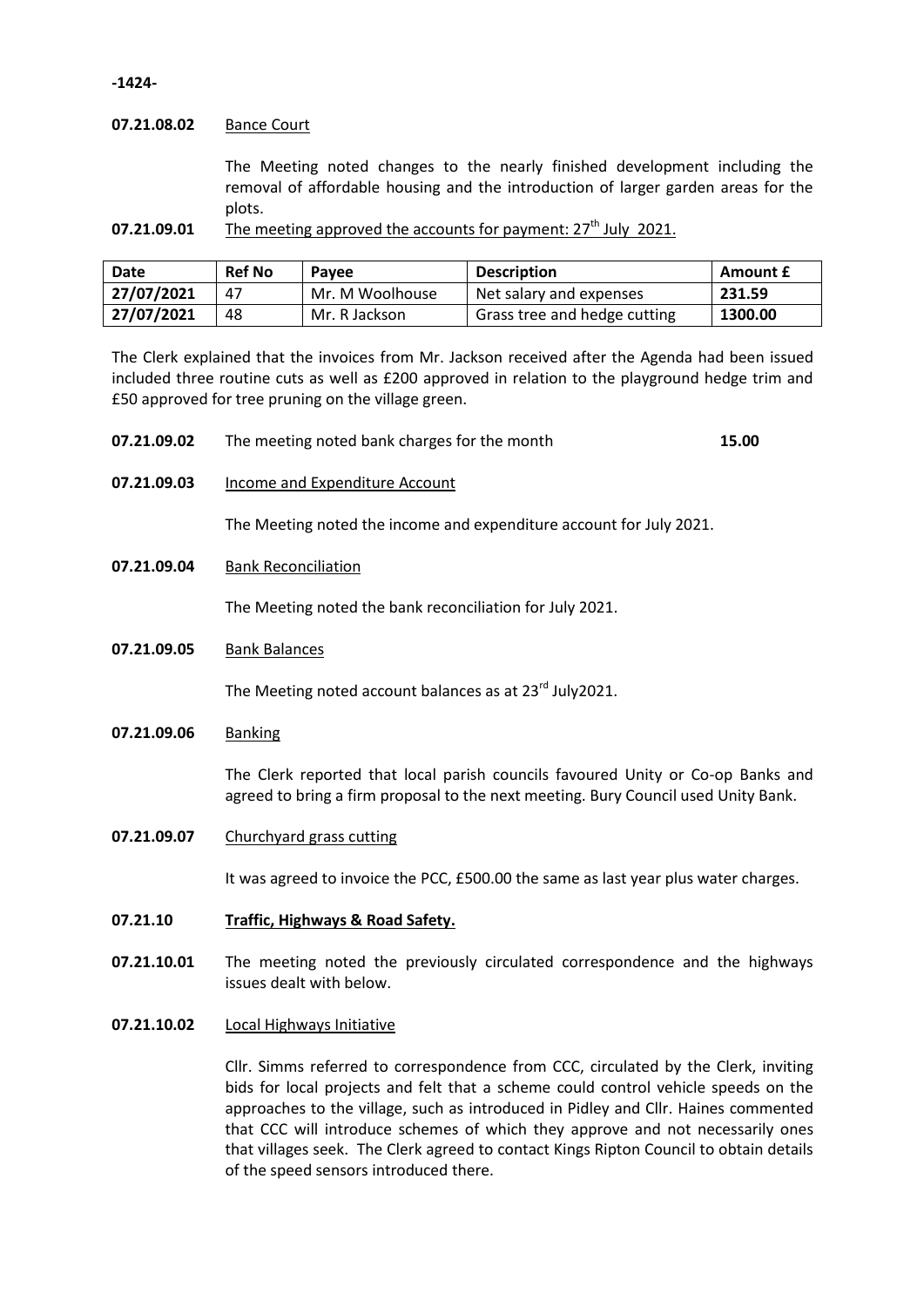### **-1425-**

## **07.21.10.03** Parking in Harris Lane

Cllr. Simms referred to problems of parking in Harris Lane and was informed that adversely affected residents should contact Cambs. Police because parking issues were not within the parish council's scope.

#### **07.21.11 Policing Matters**

**07.21.11.01** There was nothing to report this month.

#### **07.21.11.02** Noise pollution

Cllr. Leaton mentioned a recent conversation regarding noise emanating from a house and asked which body had enforcement obligations and it was explained that noise pollution was the responsibility of HDC.

#### **07.21.12 Village Maintenance**

#### **06.21.12.01** Harris Lane

Cllr Simms noted the likely fly tipping adjacent to the bungalow which was undergoing refurbishment. It was noted that fly tipping enforcement was a HDC issue.

#### **07.21.13 Correspondence and Communications**

**07.21.13.01** The Meeting noted the previously circulated correspondence.

#### **07.21.13.02** Code of Conduct

The Clerk referred to the draft Code issued by the Local Government Association. Because the Code was subject to changes through the Parliamentary approval process it was agreed to revisit the issue when the legislation was settled and the Chairman added that the current code was posted on the website.

# **07.21.14 Verbal reports from Parish Councillors on matters arising from their portfolio responsibilities**

### **07.21.14.01** Litter /Playpark

Cllr Bradford reported that he was waiting to obtain quotes for non Wicksteed apparatus. Cllr Leaton agreed to arrange the zip wire tightening. Cllr Leaton agreed to comment via Facebook on dog fouling in the playground.

# **07.21.14.02** Village Hall

It was noted that the refurbishment works were proceeding with a team of volunteers leading the work. Regarding any contribution to the costs of the refurbishment including the new shed, Cllr Waller stated he would discuss the matter with Mr. Hurford, of the Village Hall Committee and identify their needs before proposing a sum to the Council.